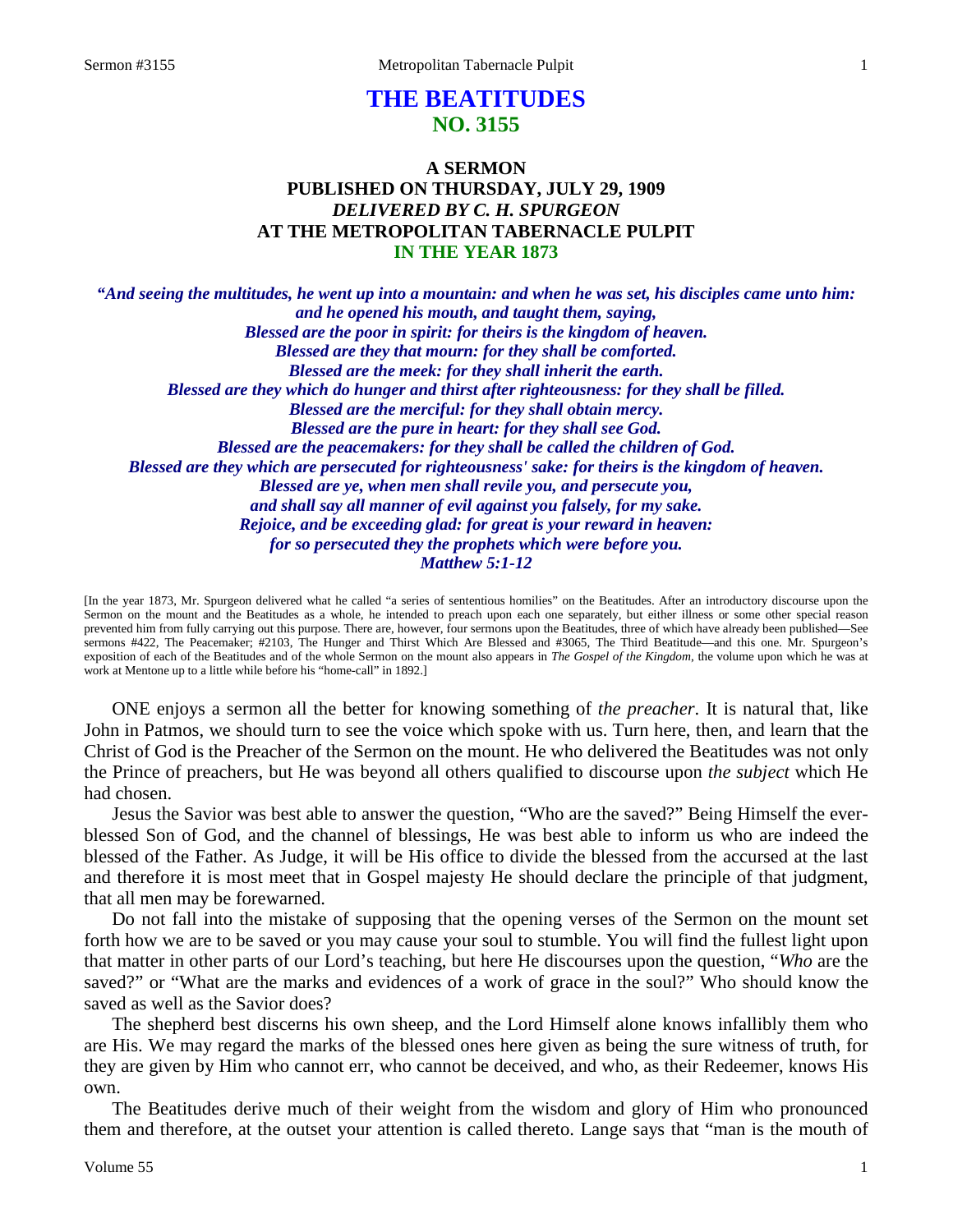creation, and Jesus is the mouth of humanity." But we prefer, in this place, to think of Jesus as the mouth of Deity and to receive His every word as girt with infinite power.

*The occasion* of this sermon is noteworthy. It was delivered when our Lord is described as "seeing the multitudes." He waited until the congregation around Him had reached its largest size and was most impressed with His miracles—and then He took the tide at its flood, as every wise man should. The sight of a vast concourse of people ought always to move us to pity, for it represents a mass of ignorance, sorrow, sin, and necessity far too great for us to estimate.

The Savior looked upon the people with omniscient eyes which saw all their sad condition. He *saw*  the multitudes in an emphatic sense and His soul was stirred within Him at the sight. His was not the transient tear of Xerxes when he thought on the death of his armed myriads, but it was practical sympathy with the hosts of mankind. No one cared for them—they were like sheep without a shepherd, or like shocks of wheat ready to shale out for want of harvesters to gather them in. Jesus therefore hastened to the rescue.

He notices, no doubt, with pleasure, the eagerness of the crowd to hear—and this drew Him on to speak. A writer quoted in the "Catena Aurea" has well said, "Every man in his own trade or profession rejoices when he sees an opportunity of exercising it. The carpenter, if he sees a goodly tree, desires to have it felled, that he may employ his skill on it. And even so the preacher, when he sees a great congregation, his heart rejoices, and he is glad of the occasion to teach."

If men become negligent of hearing and our audience dwindles down to a handful, it will be a great distress to us if we have to remember that when the many were anxious to hear, we were not diligent to preach to them. He who will not reap when the fields are white unto the harvest, will have only himself to blame if in other seasons he is unable to fill his arms with sheaves. Opportunities should be promptly used whenever the Lord puts them in our way. It is good fishing where there are plenty of fish and when the birds flock around the fowler it is time for him to spread his nets.

*The place* from which these blessings were delivered is next worthy of notice. "Seeing the multitudes, he went up *into a mountain*." Whether or no the chosen mountain was that which is now known as the Horns of Hattim, is not a point which it falls in our way to contest—that He ascended an elevation is enough for our purpose. Of course this would be mainly because of the accommodation which the open hillside would afford to the people, and the readiness with which, upon some jutting crag, the preacher might sit down and be both heard and seen.

But we believe the chosen place of meeting had also its instruction. Exalted doctrine might well be symbolized by an ascent to the mount—at any rate, let every minister feel that he should ascend in spirit when he is about to descant upon the lofty themes of the Gospel. A doctrine which could not be hidden and which would produce a church comparable to a city set on a hill, fitly began to be proclaimed from a conspicuous place. A crypt or cavern would have been out of all character for a message which is to be published upon the housetops and preached to every creature under heaven.

Besides, mountains have always been associated with distinct eras in the history of the people of God. Mount Sinai is sacred to the law and mount Zion symbolical of the church. Calvary was also in due time to be connected with redemption and the mount of Olives with the ascension of our risen Lord. It was meet, therefore, that the opening of the Redeemer's ministry should be connected with a mount such as "the hill of the Beatitudes."

It was from a mountain that God proclaimed the law, it is on a mountain that Jesus expounds it. Thank God, it was not a mount around which bounds had to be placed—it was not the mount which burned with fire, from which Israel retired in fear. It was, doubtless, a mount all carpeted with grass and dainty with fair flowers—upon whose side the olive and fig flourished in abundance, save where the rocks pushed upward through the sod, and eagerly invited their Lord to honor them by making them His pulpit and throne.

May I not add that Jesus was in deep sympathy with nature and therefore delighted in an audience chamber whose floor was grass and whose roof was the blue sky? The open space was in keeping with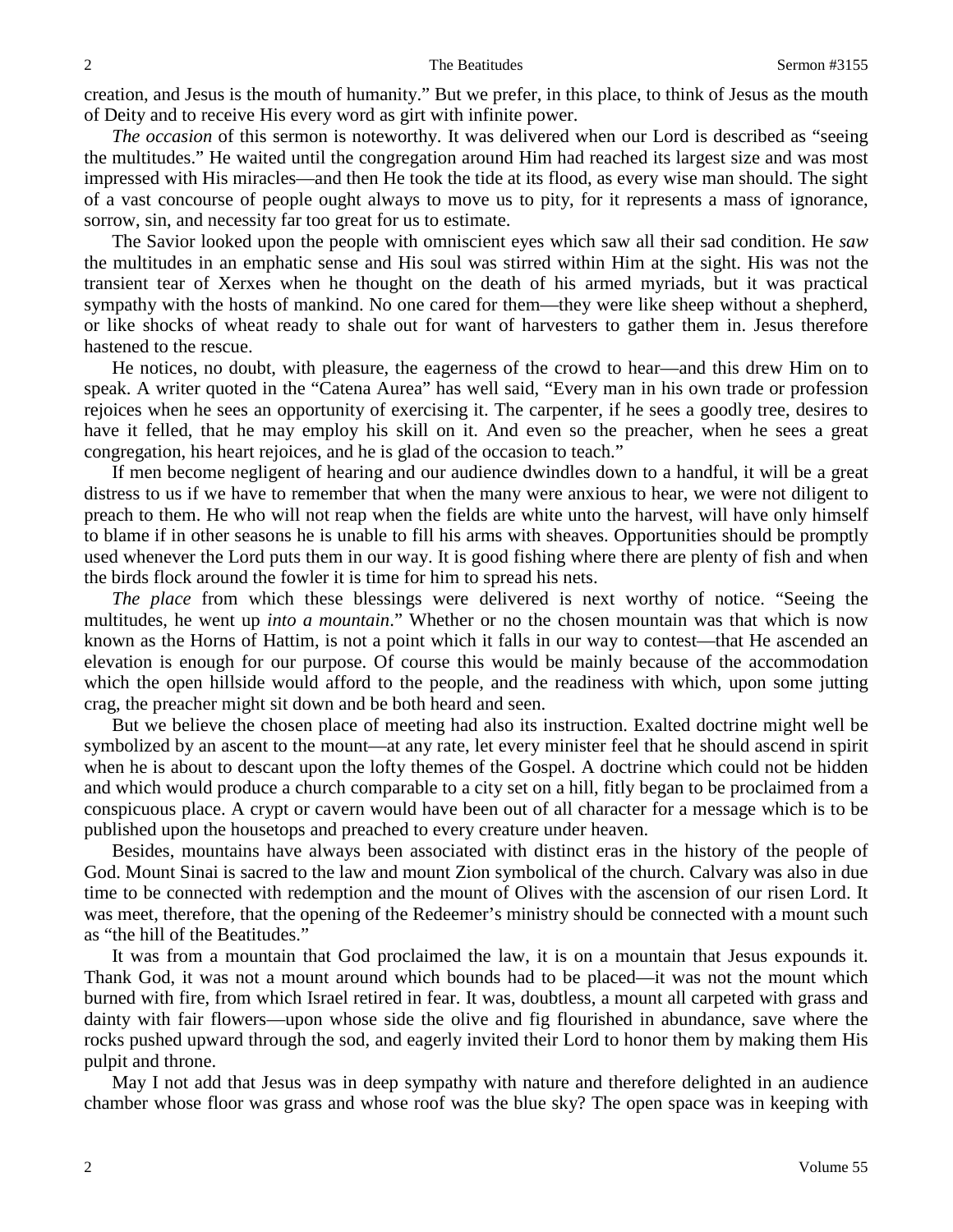His large heart, the breezes were akin to His free spirit, and the world around was full of symbols and parables in accord with the truths He taught.

Better than long-drawn aisle, or tier on tier of crowded gallery, was that grand hillside meeting place. Would God we more often heard sermons amid soul-inspiring scenery! Surely preacher and hearer would be equally benefited by the change from the house made with hands to the God-made temple of nature.

There was instruction in *the posture* of the preacher. "*When he was set*," He commenced to speak. We do not think that either weariness or the length of the discourse suggested His sitting down. He frequently stood when He preached at considerable length. We incline to the belief that, when He became a pleader with the sons of men, He stood with uplifted hands, eloquent from head to foot entreating, beseeching, and exhorting with every member of His body, as well as every faculty of His mind.

But now that He was, as it were, a Judge awarding the blessings of the kingdom, or a King on His throne, separating His true subjects from aliens and foreigners, He sat down. As an authoritative Teacher, He officially occupied the chair of doctrine and spoke *ex cathedra*, as men say, as a Solomon acting as the master of assemblies, or a Daniel come to judgment.

He sat as a refiner and His word was as a fire. His posture is not accounted for by the fact that it was the Oriental custom for the teacher to sit and the pupil to stand, for our Lord was something more than a didactic teacher—He was a Preacher, a Prophet, a Pleader—and consequently, He adopted other attitudes when fulfilling those offices. But on this occasion He sat in His place as Rabbi of the church, the authoritative Legislator of the kingdom of heaven, the Monarch in the midst of His people. Come hither, then, and listen to the King in Jeshurun, the Divine Lawgiver, delivering not the ten commands, but the seven, or if you will, the nine Beatitudes of His blessed kingdom.

It is then added, to indicate *the style* of His delivery, that "*He opened his mouth*." And certain cavilers of shallow wit have asked, "How could He teach without opening His mouth?" To which the reply is that He very frequently taught, and taught much, without saying a word, since His whole life was teaching, and His miracles and deeds of love were the lessons of a master instructor. It is not superfluous to say that "He opened his mouth, and taught them," for He had taught them often when His mouth was closed.

Besides that, teachers are to be frequently met with who seldom open their mouths—they hiss the everlasting Gospel through their teeth, or mumble it within their mouths as if they had never been commanded to, "cry aloud, and spare not." Jesus Christ spoke like a man in earnest. He enunciated clearly and spoke loudly. He lifted up His voice like a trumpet and published salvation far and wide like a man who had something to say which He desired His audience to hear and feel.

Oh, that the very manner and voice of those who preach the Gospel were such as to bespeak their zeal for God and their love for souls! So should it be, but it is not so in all cases. When a man grows terribly in earnest while speaking, his mouth appears to be enlarged in sympathy with his heart—this characteristic has been observed in vehement political orators—and the messengers of God should blush if no such impeachment can be laid at their door.

"He opened his mouth, and taught them"—have we not here a further hint that, as He had from the earliest days opened the mouths of His holy prophets, so now He opens His own mouth to inaugurate a yet fuller revelation? If Moses spake, who made Moses' mouth? If David sang, who opened David's lips that he might show forth the praises of God?

Who opened the mouths of the prophets? Was it not the Lord by His Spirit? Is it not therefore well said that now He opened His own mouth and spake directly as the incarnate God to the children of men? Now, by His own inherent power and inspiration, He began to speak, not through the mouth of Isaiah, or of Jeremiah, but by His own mouth. Now was a spring of wisdom to be unsealed from which all generations should drink rejoicingly. Now would the most majestic and yet most simple of all discourses be heard by mankind.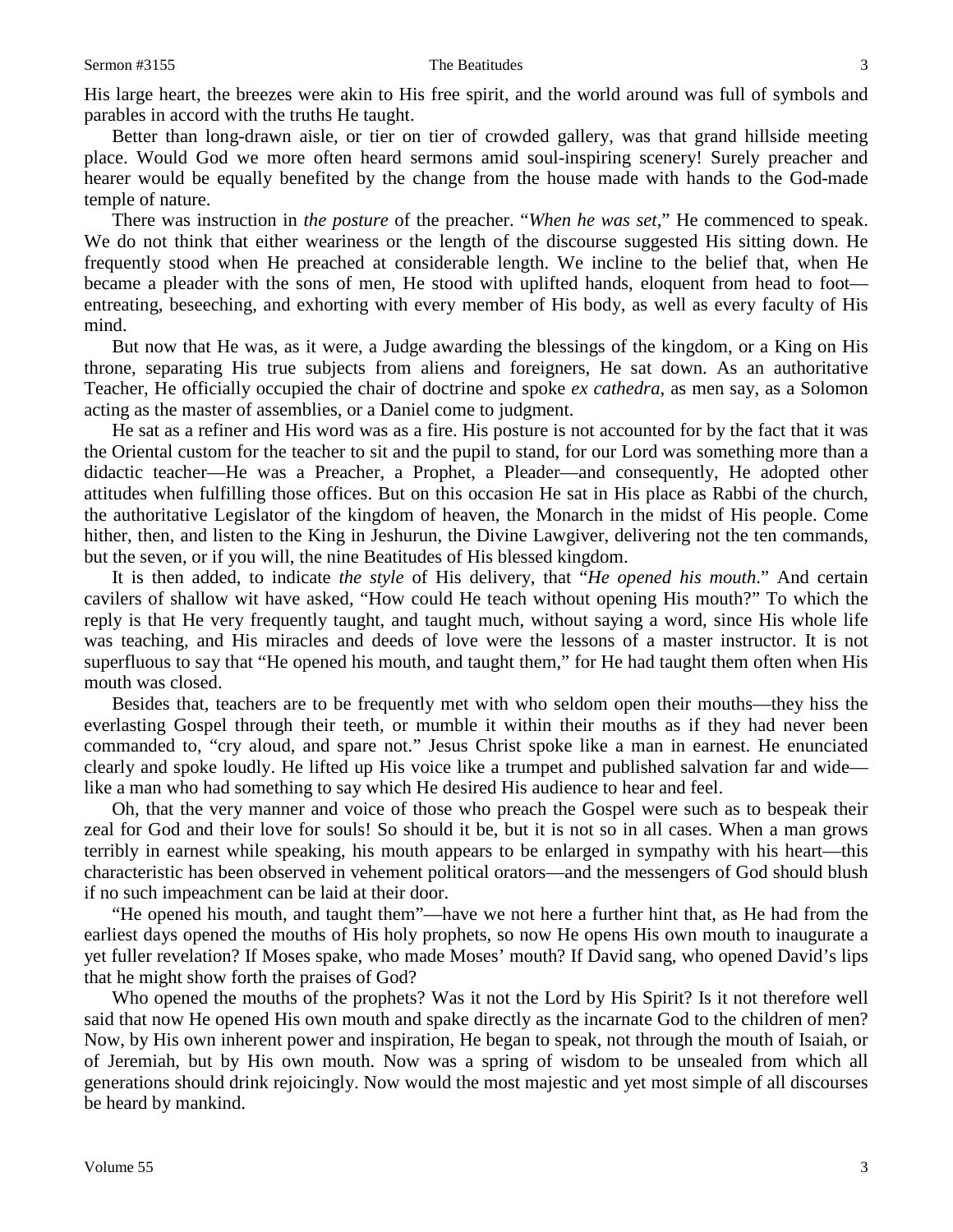The opening of the fount which flowed from the desert rock was not one half as full of joy to men. Let our prayer be, "Lord, as You have opened Your mouth, do Thou open our hearts," for when the Redeemer's mouth is open with blessings—and our hearts are open with desires—a glorious filling with all the fullness of God will be the result, and then also shall our mouths be opened to show forth our Redeemer's praise.

Let us now consider the Beatitudes, themselves, trusting that, by the help of God's Spirit, we may perceive their wealth of holy meaning. No words in the compass of Sacred Writ are more precious or more freighted with solemn meaning.

The first word of our Lord's great standard sermon is "Blessed." You have not failed to notice that the last word of the Old Testament is "*curse*," and it is suggestive that the opening sermon of our Lord's ministry commences with the word "Blessed." Nor did He begin in that manner and then change His strain immediately, for nine times did that charming word fall from His lips in rapid succession.

It has been well said that Christ's teaching might be summed up in two words, "Believe" and "Blessed." Mark tells us that He preached, saying, "Repent ye, and believe the gospel." And Matthew in this passage informs us that He came saying, "Blessed are the poor in spirit." All His teaching was meant to bless the sons of men, for "God sent not his Son into the world to condemn the world, but that the world through him might be saved."

> *"His hand no thunder bears, No terror clothes His brow, No bolts to drive our guilty souls To fiercer flames below."*

His lips, like a honeycomb, drop sweetness, promises and blessings are overflowings of His mouth. "Grace is poured *into* thy lips," said the psalmist, and consequently grace poured *from* His lips. He was blessed forever and He continued to distribute blessings throughout the whole of His life, till, "as he blessed them, he was taken up into heaven." The law had two mountains, Ebal and Gerizim—one for blessing and another for cursing—but the Lord Jesus blesses evermore—and curses not.

The Beatitudes before us, which relate to character, are seven. The eighth is a benediction upon the persons described in the seven Beatitudes when their excellence has provoked the hostility of the wicked, and therefore it may be regarded as a confirming and summing up of the seven blessings which precede it. Setting that aside, then, as a summary, we regard the Beatitudes as seven and will speak of them as such.

*The whole seven describe a perfect character and make up a perfect benediction*. Each blessing is separately precious, ay, more precious than much fine gold. But we do well to regard them as a whole, for as a whole they were spoken, and from that point of view they are a wonderfully perfect chain of seven priceless links put together with such consummate art as only our heavenly Bezaleel, the Lord Jesus, ever possessed. No such instruction in the art of blessedness can be found anywhere else.

The learned have collected two hundred and eighty-eight different opinions of the ancients with regard to happiness—and there is not one which hits the mark. But our Lord has, in a few telling sentences, told us all about it without using a solitary redundant word, or allowing the slightest omission. The seven golden sentences are perfect as a whole and each one occupies its appropriate place. Together they are a ladder of light—and each one is a step of purest sunshine.

Observe carefully and you will see that *each one rises above those which precede it*. The first Beatitude is by no means so elevated as the third, nor the third as the seventh. There is a great advance from the poor in spirit to the pure in heart and the peacemaker. I have said that they rise, but it would be quite as correct to say that *they descend*, for from the human point of view they do so—to mourn is a step below and yet above being poor in spirit. And the peacemaker, while the highest form of Christian, will find himself often called upon to take the lowest place for peace's sake.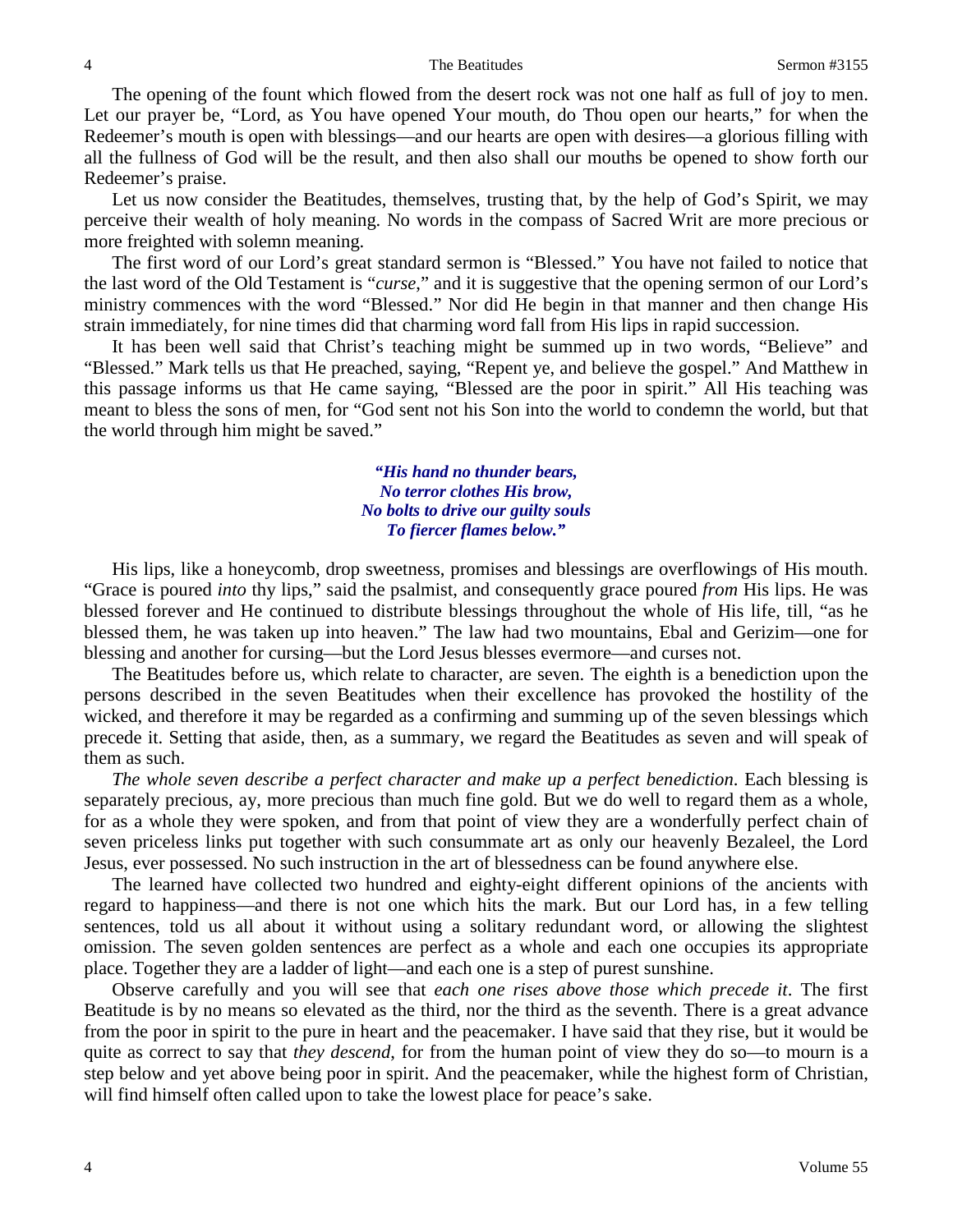"The seven Beatitudes mark deepening *humiliation* and growing *exaltation*." In proportion as men rise in the reception of the divine blessing, they sink in their own esteem—and count it their honor to do the humblest works.

Not only do the Beatitudes rise one above another, but *they spring out of each other*, as if each one depended upon all that went before. Each growth feeds a higher growth and the seventh is the product of all the other six. The two blessings which we shall have first to consider have this relation. "Blessed are they that mourn" grows out of "Blessed are the poor in spirit."

Why do they mourn? They mourn because they are "poor in spirit." "Blessed are the meek" is a benediction which no man reaches till he has felt his spiritual poverty, and mourned over it. "Blessed are the merciful" follows upon the blessing of the meek, because men do not acquire the forgiving, sympathetic, merciful spirit until they have been made meek by the experience of the first two benedictions.

This same rising and outgrowth may be seen in the whole seven. The stones are laid one upon the other in fair colors and polished after the similitude of a palace—they are the natural sequel and completion of each other—even as were the seven days of the world's first week.

Mark, also, in this ladder of light, that though each step is above the other and each step springs out of the other, yet *each one is perfect in itself* and contains within itself a priceless and complete blessing. The very lowest of the blessed, namely, the poor in spirit, have their peculiar benediction and indeed it is one of such an order that it is used in the summing up of all the rest.

"Theirs is the kingdom of heaven" is both the first and the eighth benediction. The highest characters, namely, the peacemakers, who are called the children of God, are not said to be more than blessed—they doubtless enjoy more of the blessedness, but they do not in the covenant provision possess more.

Note, also, with delight, that *the blessing is in every case in the present tense—*a happiness to be now enjoyed and delighted in. It is not "Blessed *shall* be," but "Blessed *are*." There is not one step in the whole divine experience of the believer—not one link in the wonderful chain of grace—in which there is a withdrawal of the divine smile or an absence of real happiness. Blessed is the first moment of the Christian life on earth—and blessed is the last. Blessed is the spark which trembles in the flax and blessed is the flame which ascends to heaven in a holy ecstasy. Blessed is the bruised reed and blessed is that tree of the Lord, which is full of sap, the cedar of Lebanon, which the Lord has planted. Blessed is the babe in grace and blessed is the perfect man in Christ Jesus. As the Lord's mercy endures forever, even so shall our blessedness.

We must not fail to notice that in the seven Beatitudes, *the blessing of each one is appropriate to the character*. "Blessed are the poor in spirit" is appropriately connected with enrichment in the possession of a kingdom more glorious than all the thrones of earth. It is also most appropriate that those who mourn should be comforted. That the meek, who renounce all self-aggrandizement, should enjoy most of life and so should inherit the earth. It is divinely fit that those who hunger and thirst after righteousness should be filled—and that those who show mercy to others should obtain it themselves. Who but the pure in heart should see the infinitely pure and holy God? And who but the peacemakers should be called the children of the God of peace?

Yet the careful eye perceives that *each benediction*, though appropriate, is worded *paradoxically*. Jeremy Taylor says, "They are so many paradoxes and impossibilities reduced to reason." This is clearly seen in the first Beatitude, for the poor in spirit are said to possess a kingdom, and it is equally vivid in the collection as a whole, for it treats of happiness—and yet poverty leads the van, and persecution brings up the rear.

Poverty is the opposite of riches and yet how rich are those who possess a kingdom! And persecution is supposed to destroy enjoyment and yet it is here made a subject of rejoicing. See the sacred art of Him who spake as never man spake. He can at the same time make His words both simple and paradoxical—and thereby win our attention and instruct our intellects. Such a preacher deserves the most thoughtful of hearers.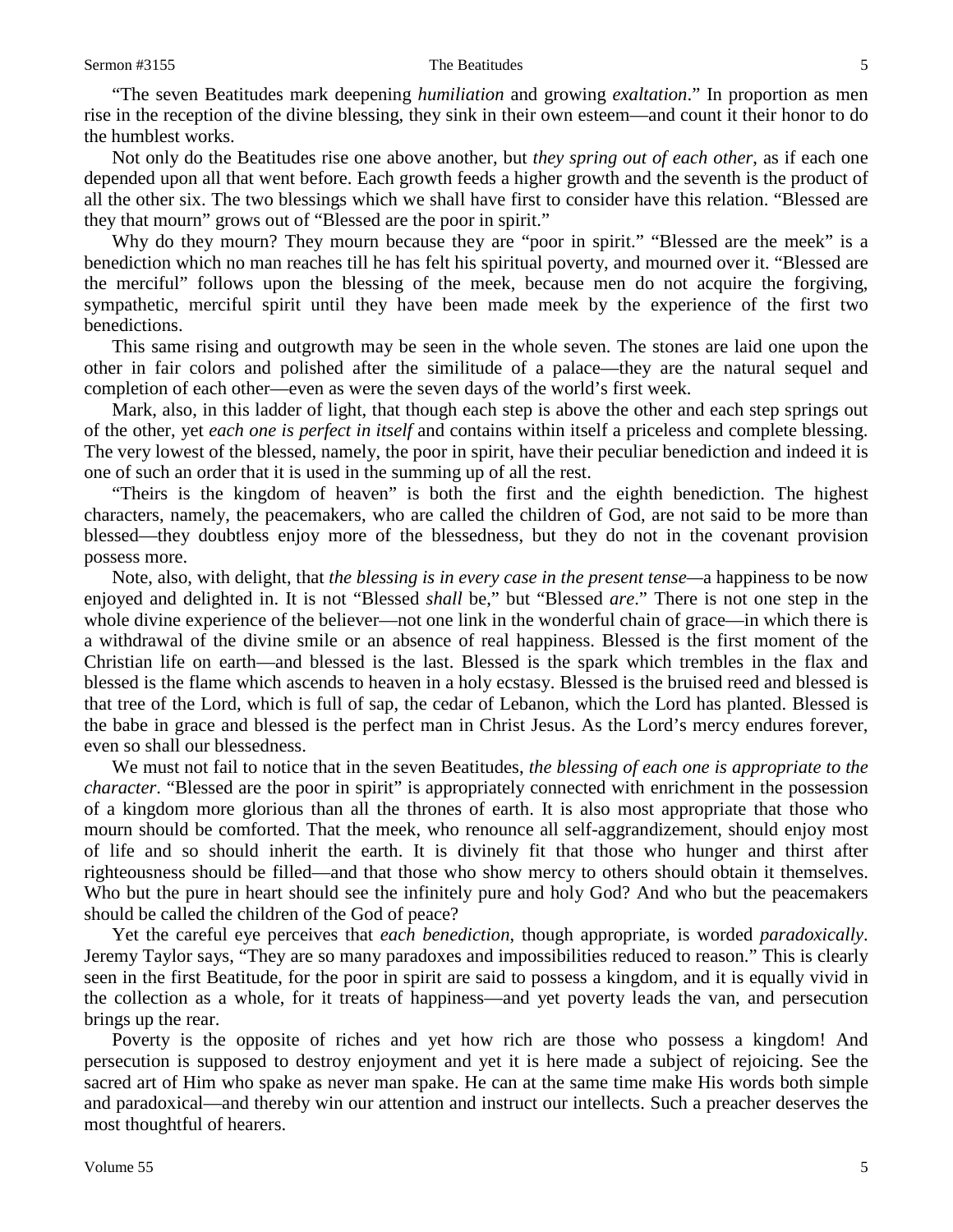The whole of the seven Beatitudes composing this celestial ascent to the house of the Lord conduct believers to an elevated table-land upon which they dwell alone and are not reckoned among the people. Their holy separation from the world brings upon them persecution for righteousness' sake, but in this they do not lose their happiness, but rather have it increased to them and confirmed by the double repetition of the benediction.

The hatred of man does not deprive the saint of the love of God—even revilers contribute to his blessedness. Who among us will be ashamed of the cross which must attend such a crown of lovingkindness and tender mercies? Whatever the curses of man may involve, they are so small a drawback to the consciousness of being blessed in a sevenfold manner by the Lord, that they are not worthy to be compared with the grace which is already revealed in us.

Here we pause for this present, and shall, by God's help, consider one of the Beatitudes in our next homily.

## **EXPOSITION BY C. H. SPURGEON**

## *MATTHEW 5:1-30*

**Verses 1-2.** *And seeing the multitudes, he went up into a mountain: and when he was set, his disciples came unto him: and he opened his mouth, and taught them, saying,*

Our Savior soon gathered a congregation. The multitudes perceived in Him a love to them and a willingness to impart blessing to them, and therefore they gathered about Him. He chose the mountain and the open air for the delivery of this great discourse—and we should be glad to find such a place for our assemblies—but in this variable climate we cannot often do so.

"And when he was set." The Preacher sat and the people stood. We might make a helpful change if we were sometimes to adopt a similar plan now. I am afraid that ease of posture may contribute to the creation of slumber of heart in the hearers. There, Christ sat, and "his disciples came unto him." They formed the inner circle that was ever nearest to Him and to them He imparted His choicest secrets. But He also spoke to the multitude, and therefore it is said that, "he opened his mouth," as well He might when there were such great truths to proceed from it and so vast a crowd to hear them. "He opened his mouth, and taught them, saying,"

## **3.** *Blessed are the poor in spirit: for theirs is the kingdom of heaven.*

This is a gracious beginning to our Savior's discourse, "Blessed are the poor." None ever considered the poor as Jesus did, but here He is speaking of a poverty of spirit, a lowliness of heart, an absence of self-esteem. Where that kind of spirit is found, it is sweet poverty. "Blessed are the poor in spirit, for theirs is the kingdom of heaven."

## **4.** *Blessed are they that mourn: for they shall be comforted.*

There is a blessing which often goes with mourning itself, but when the sorrow is of a spiritual sort—mourning for sin—then is it blest indeed.

> *"Lord, let me weep for nought but sin, And after none but Thee; And then I would—oh, that I might— A constant mourner be!"*

**5.** *Blessed are the meek:*

The quiet-spirited, the gentle, the self-sacrificing,

**5.** *For they shall inherit the earth.* 

It looks as if they would be pushed out of the world, but they shall not be, "for they shall inherit the earth." The wolves devour the sheep, yet there are more sheep in the world than there are wolves, and the sheep continue to multiply, and to feed in green pastures.

**6.** *Blessed are they which do hunger and thirst after righteousness:*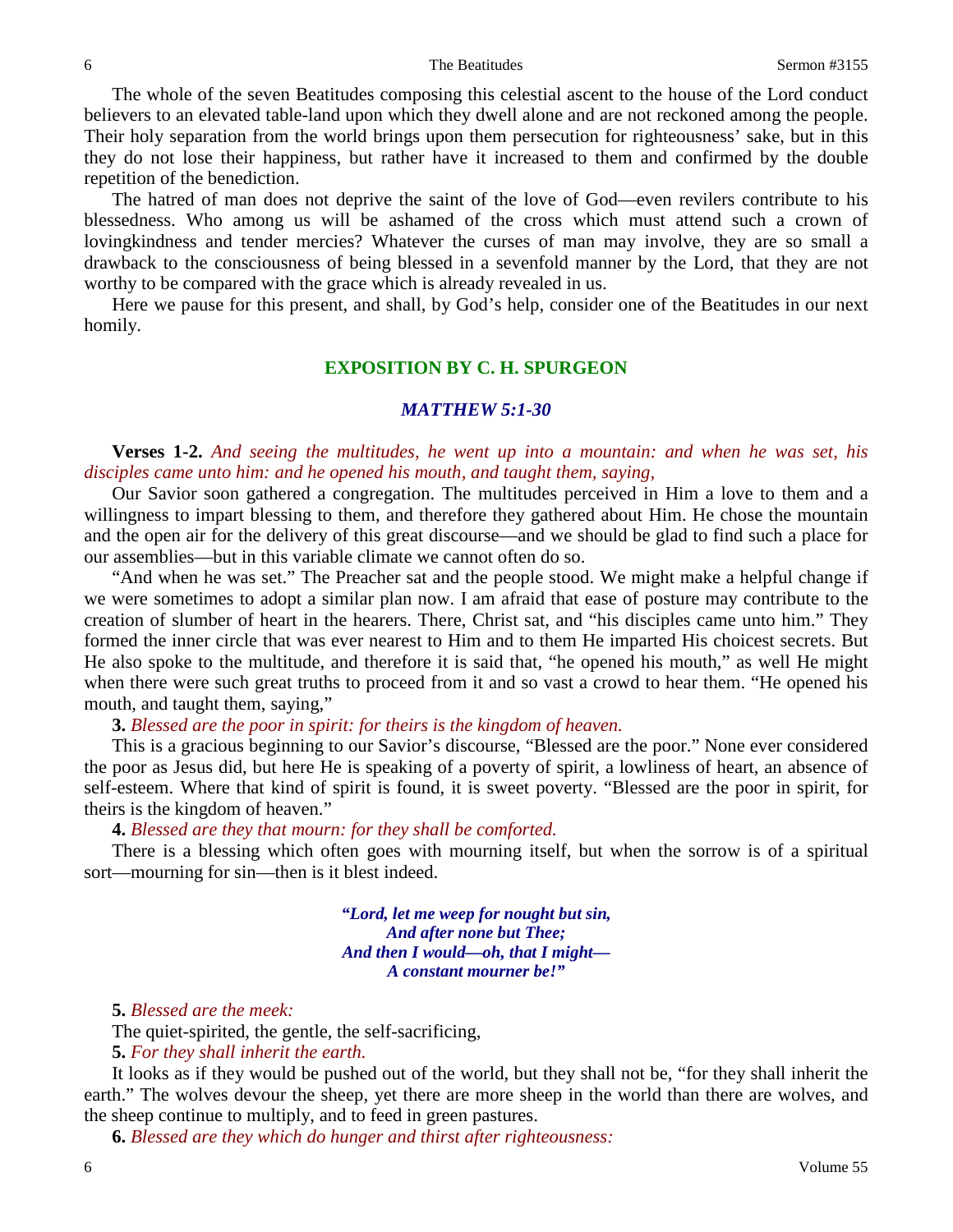### Sermon #3155 The Beatitudes 7

Pining to be holy, longing to serve God, anxious to spread every righteous principle—blessed are they.

**6-7.** *For they shall be filled. Blessed are the merciful:*

Those who are kind, generous, sympathetic, ready to forgive those who have wronged them blessed are they.

**7-8.** *For they shall obtain mercy. Blessed are the pure in heart:*

It is a most blessed attainment to have such a longing for purity as to love everything that is chaste and holy, and to abhor everything that is questionable and unhallowed. Blessed are the pure in heart:

**8.** *For they shall see God*.

There is a wonderful connection between hearts and eyes. A man who has the stains of filth on his soul cannot see God. But they who are purified in heart are purified in vision, too, "they shall see God." **9.** *Blessed are the peacemakers:*

Those who always end a quarrel if they can. Those who lay themselves out to prevent discord,

**9-10.** *For they shall be called the children of God. Blessed are they which are persecuted for righteousness' sake: for theirs is the kingdom of heaven.*

They share the kingdom of heaven with the poor in spirit. They are often evil spoken of, they have sometimes to suffer the spoiling of their goods—many of them have laid down their lives for Christ's sake. But they are truly blessed, for "theirs is the kingdom of heaven."

**11.** *Blessed are ye, when men shall revile you, and persecute you, and shall say all manner of evil against you falsely, for my sake*.

Mind, it must be said falsely, and it must be for Christ's sake, if you are to be blessed. But there is no blessing in having evil spoken of you truthfully, or in having it spoken of you falsely because of some bitterness in your own spirit.

**12.** *Rejoice, and be exceeding glad: for great is your reward in heaven: for so persecuted they the prophets which were before you*.

You are in the true prophetic succession, if you cheerfully bear reproach of this kind for Christ's sake—you prove that you have the stamp and seal of those who are in the service of God.

**13.** *Ye are the salt of the earth:*

Followers of Christ, "ye are the salt of the earth." You help to preserve it and to subdue the corruption that is in it.

**13.** *But if the salt have lost its savor, wherewith shall it be salted?*

A professing Christian with no grace in him—a religious man whose very religion is dead—what is the good of him? And he is in a hopeless condition. You can salt meat, but you cannot salt salt.

**13.** *It is thenceforth good for nothing, but to be cast out, and to be trodden under foot of men.*

There are people who believe that you can be children of God today and children of the devil tomorrow—then again children of God the next day and children of the devil again the day after. But believe me, it is not so. If the work of grace be really wrought of God in your soul, it will last through your whole life. And if it does not so last, that proves that it is not the work of God.

God does not put His hand to this work a second time. There is no regeneration twice over—you can be born again—but you cannot be born again, and again, and again as some teach. There is no note in Scripture of that kind. Hence I do rejoice that regeneration, once truly wrought of the Spirit of God, is an incorruptible seed which lives and abides forever. But beware, professor, lest you should be like salt that has lost its savor and that therefore is good for nothing.

**14.** *Ye are the light of the world*. [See sermon #1109, The Light of The World]

Christ never contemplated the production of secret Christians—Christians whose virtues would never be displayed—pilgrims who would travel to heaven by night and never be seen by their fellow pilgrims or anyone else.

**14-15.** *A city that is set on an hill cannot be hid. Neither do men light a candle* [See sermon #1594, The Candle] *and put it under a bushel, but on a candlestick; and it gives light unto all that are in the house.*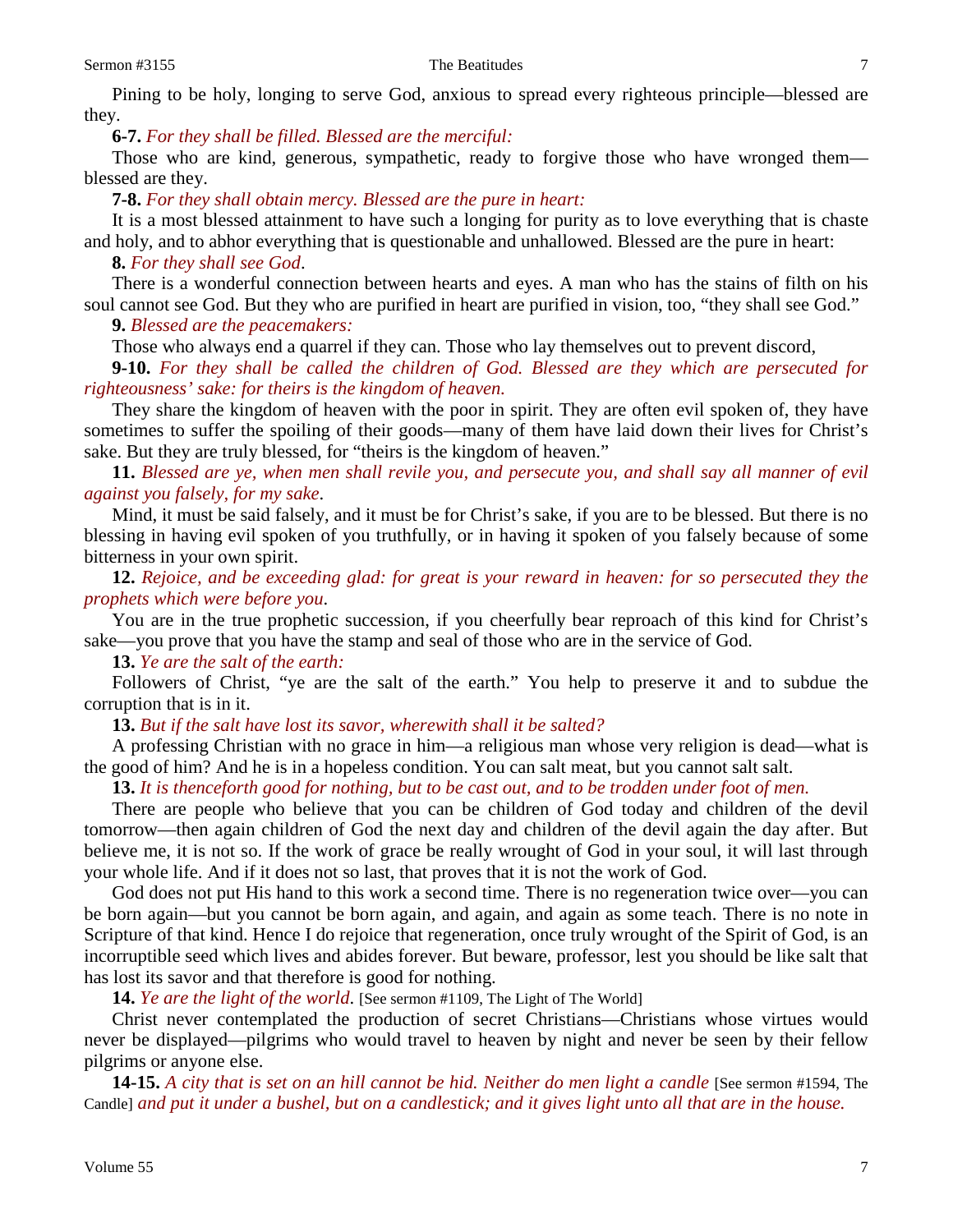Christians ought to be seen and they ought to let their light be seen. They should never even attempt to conceal it. If you are a lamp, you have no right to be under a bushel, or under a bed—your place is on the lamp stand where your light can be seen.

**16.** *Let your light so shine before men, that they may see your good works, and glorify your Father which is in heaven.* 

Not that they may glorify you, but that they may glorify your Father who is in heaven.

**17-18.** *Think not that I have come to destroy the law, or the prophets: I have not come to destroy, but to fulfill. For verily I say unto you, Till heaven and earth pass, one jot or one tittle shall in no wise pass from the law, till all be fulfilled.* [There is a very remarkable sermon by Mr. Spurgeon, on verse 18, which he had reissued in book form for widespread circulation, "The Perpetuity of the Law of God," sermon #1660]

No cross of a "t" and no dot of an "i" shall be taken from God's law. Its requirements will always be the same—immutably fixed and never to be abated by so little as "one jot or one tittle."

**19-20.** *Whosoever therefore shall break one of these least commandments, and shall teach men so, he shall be called the least in the kingdom of heaven: but whosoever shall do and teach them, the same shall be called great in the kingdom of heaven. For I say unto you, That except your righteousness shall exceed the righteousness of the scribes and Pharisees,*

Who seemed to have reached the very highest degree of it—indeed, they thought they went rather over the mark than under it—but Christ says to His disciples, "Unless your righteousness goes beyond that,"

### **20.** *Ye shall in no case enter into the kingdom of heaven.*

These are solemn words of warning. God grant that we may have a righteousness which exceeds that of the scribes and Pharisees, a righteousness inwrought by the Spirit of God, a righteousness of the heart and of the life!

(As the foregoing exposition only goes as far as verse twenty, the remainder is taken from *The Gospel of the Kingdom*, C. H. Spurgeon's "Popular Exposition of the Gospel according to Matthew.")

## **21.** *Ye have heard that it was said by them of old time, Thou shalt not kill; and whosoever shall kill shall be in danger of the judgment:*

Antiquity is often pleaded as an authority, but our King makes short work of "them of old time." He begins with one of their alterations of His Father's law. They added to the saved oracles. The first part of the saying which our Lord quoted was divine, but it was dragged down to a low level by the addition about the human court and the murderer's liability to appear there. It thus became rather a proverb among men than an Inspired utterance from the mouth of God.

Its meaning, as God spake it, had a far wider range than when the offense was restrained to actual killing, such as could be brought before a human judgment seat. To narrow a command is measurably to annul it. We may not do this even with antiquity for our warrant. Better the whole truth newly stated than an old falsehood in ancient language.

## **22.** *But I say unto you, That whosoever is angry with his brother without a cause shall be in danger of the judgment: and whosoever shall say to his brother, Raca, shall be in danger of the council: but whosoever shall say, Thou fool, shall be in danger of hell fire.*

Murder lies within anger, for we wish harm to the object of our wrath, or even wish that he did not exist—and this is to kill him in desire. Anger "*without a cause"* is forbidden by the commandment which says, "Thou shalt not kill," for unjust anger is killing in intent. Such anger without cause brings us under higher judgment than that of Jewish police courts.

God takes cognizance of the emotions from which acts of hate may spring and calls us to account as much for the angry feeling as for the murderous deed. Words also come under the same condemnation a man shall be judged for what he "*shall say to his brother*." To call a man, *Raca*, or a worthless fellow, is to kill him in his reputation. And to say to him, "*Thou fool*," is to kill him as to the noblest characteristics of a man.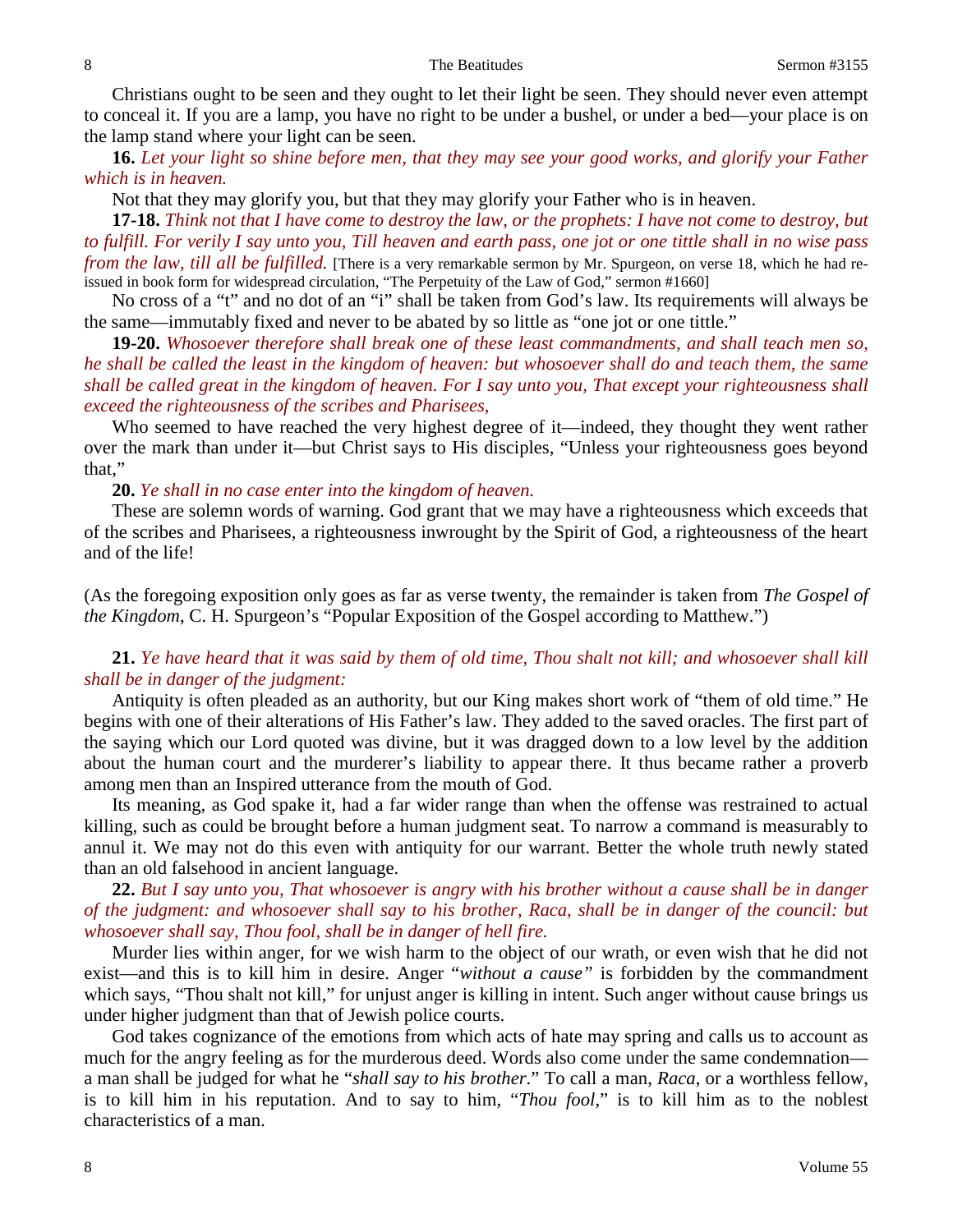Hence all this comes under such censure as men distribute in their councils. Yea, under what is far worse—the punishment awarded by the highest court of the universe, which dooms men to "*hell fire*." Thus our Lord and King restores the law of God to its true force and warns us that it denounces not only the overt act of killing, but every thought, feeling, and word which would tend to injure a brother or annihilate him by contempt.

**23-24.** *Therefore if you bring your gift to the altar, and there remember that your brother hath ought against thee; leave there thy gift before the altar, and go thy way; first be reconciled to thy brother, and then come and offer thy gift.*

The Pharisee would urge as a cover for his malice that he brought a sacrifice to make atonement, but our Lord will have forgiveness rendered to our brother first, and then the offering presented. We ought to worship God thoughtfully, and if in the course of that thought we *remember that our brother hath ought against us*, we must stop.

If we have wronged another, we are to pause, cease from the worship, and hasten to seek reconciliation. We easily remember if we have anything against our brother, but now the memory is to be turned the other way. Only when we have remembered our wrong doing, and made reconciliation, can we hope for acceptance with the Lord.

The rule is—first peace with man and then acceptance with God. The holy must be traversed to reach the Holiest of all. Peace being made with our brother, then let us conclude our service towards our Father—and we shall do so with lighter heart and truer zeal.

I would anxiously desire to be at peace with all men before I attempt to worship God, lest I present to God the sacrifice of fools.

**25-26.** *Agree with thine adversary quickly, whiles thou art in the way with him; lest at any time the adversary deliver thee to the judge, and the judge deliver thee to the officer, and thou be cast into prison. Verily I say unto thee, Thou shalt by no means come out thence, till thou hast paid the uttermost farthing.*

In all disagreements be eager for peace. Leave off strife before you begin.

In law-suits, seek speedy and peaceful settlements. Often in our Lord's days, this was the most gainful way and usually it is so now. Better lose your rights than get into the hands of those who with will only fleece you in the name of justice and hold you fast so long as a semblance of a demand can stand against you, or another penny can be extracted from you.

In a country where "justice" meant robbery, it was wisdom to be robbed and to make no complaint. Even in our own country, a lean settlement is better than a fat law-suit. Many go into the court to get wool, but come out closely shorn. Carry on no angry suits in courts, but make peace with the utmost promptitude.

**27-28** *Ye have heard that it was said by them of old time, Thou shalt not commit adultery: but I say unto you, That whosoever looketh on a woman to lust after her hath committed adultery with her already in his heart.*

In this case our King again sets aside the glosses of men upon the commands of God and makes the law to be seen in its vast spiritual breadth. Whereas tradition had confined the prohibition to an overt act of unchastity, the King shows that it forbade the unclean desires of the heart. Here the divine law is shown to refer not only to the act of criminal conversation, but even to the desire, imagination, or passion which would suggest such an infamy.

What a King is ours, who stretches His sceptre over the realm of our inward lusts! How sovereignly He puts it, "*But I say unto you*"! Who but a divine being has authority to speak in this fashion? His word is law. So it ought to be, seeing He touches vice at the fountainhead and forbids uncleanness in the heart. If sin were not allowed in the mind, it would never be made manifest in the body.

This, therefore, is a very effectual way of dealing with the evil. But how searching, how condemning! Irregular looks, unchaste desires, and strong passions are of the very essence of adultery and who can claim a life-long freedom from them? Yet these are the things which defile a man. Lord, purge them out of my nature and make me pure within!